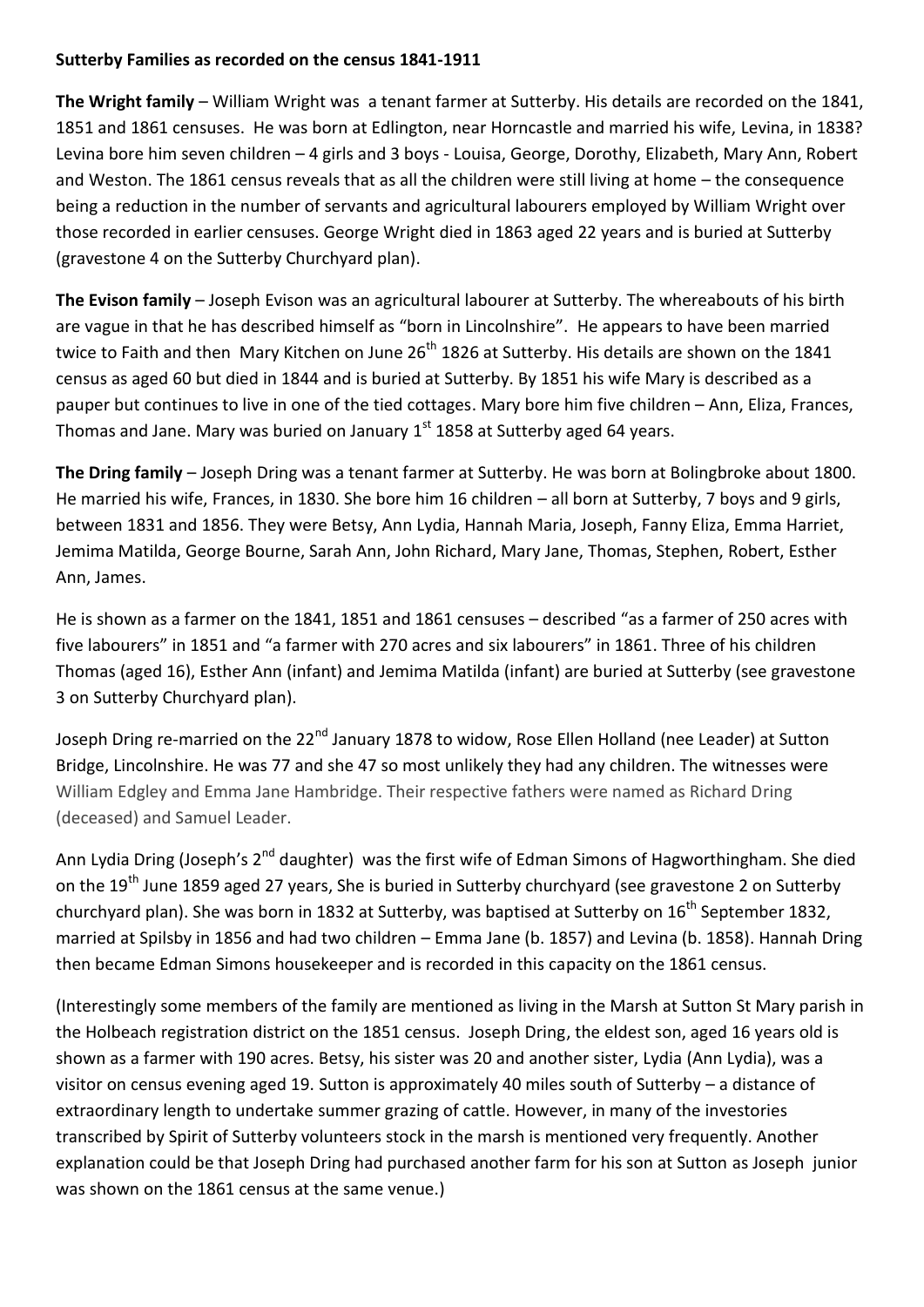**The Bullivant family** – Joseph Bullivant was an agricultural labourer at Sutterby. He lived in one of the tied cottages but it is unknown for which farmer he worked. He is shown on the 1841 census, along with his wife, Elizabeth, his daughters, Mary and Susan, and his son, Peter.

**The Donnington Family** – John Donnington was a tenant farmer at Sutterby. He married Ann Ayre at South Ormsby in 1835. He is shown on the 1841 census (aged 30) along with his wife, Ann, and three daughters, Ann, Rebecca and Mary. He employs a female servant, Mary Marriott aged 13. Rebecca died in October 1841 and is buried in Sutterby churchyard.

**The Borrell Family** (sometimes Barrell) – John Borrell was an agricultural labourer living in one of the tied cottages at Sutterby. Unusally for an ag. labourer he continued to reside in one place and is shown on the 1851, 1861, 1871 censuses along with his wife. She bore him six children, Martha, Henry, Elizabeth, Harriett, Richard and Stephen. The  $2^{nd}$ , 3<sup>rd</sup> and 4<sup>th</sup> children were born in the neighbouring village of Brinkhill where Borrell is a familiar name. The two youngest were born at Sutterby. However, the connection between the different Borrells is tenous and needs further investigation. (According to a well known local historian Eileen Borrell there were two unconnected Borrell families residing at Brinkhill during the 1840s) His son, Richard, and his grandson , Arthur, are buried in Sutterby churchyard (see gravestones 7 & 8 on the churchyard plan).

**The Snell Family**- John Snell was born in Aberdeen, Scotland in 1803 and moved to Sutterby sometime before 1841. He married three times. Firstly, to Elizabeth Barton on 4th February 1830 at Ludford, then to Rosamond Parrott on 27th June 1833 at Mablethorpe, then to Mary Moody (born March 1807 at Greetham) on 3rd September 1843 at Spilsby. His first wife gave birth to a daughter – Caroline in 1830 (at Brinkhill, died 5th February 1871 in Saleby). Rosamund gave birth to a son Edward in 1836. His third wife Mary gave birth to three sons and a daughter, Emma (1844), Munro (1845), George(1849) and David (1852).

Mary Moody had previous relationships with a David Westland and a Mr Crawford. She had two daughters Miriam and another unnamed. Miriam was born in 1833 at Greetham, married a Joseph Horwell at Langton in 1852 and died in 1901 at Spilsby. There is also a record in the Spilsby Workhouse minute indicating that Miriam was a resident in 1837.

As well as being an agricultural labourer John was also the parish clerk so must have been reasonably literate. John died on the 16th January 1871, Mary died on 11th November 1863 -both are buried at Sutterby.

There are three other Snell's buried at Sutterby – Rose buried on the 31st March 1840 aged 37 (maybe identical with Rosamond) and also two other Snell children buried at Sutterby –George Henry in 1876 aged 10 months and Fanny Helen in 1879 aged 6 months . As to whom were their parents requires further investigation.

**The Tuxworth/Burman Family** – Francis Tuxworth was born in West Ashby near Horncastle in 1812. He is mentioned in the 1851 census as being a farmer of 20 acres aged 39 years. Whilst that may equate to a smallholding in modern terms it was as much as a man could manage on his own. He died in 1853 and is buried in Sutterby churchyard. In the census he is shown as living with his wife, Ann, sons; William, Joseph and John and daughters; Mary and Elizabeth. A female servant by the name of Fanny Grant is also mentioned. Another son, Francis Henry was born on the  $1<sup>st</sup>$  June 1854 some 8 months after his father had died.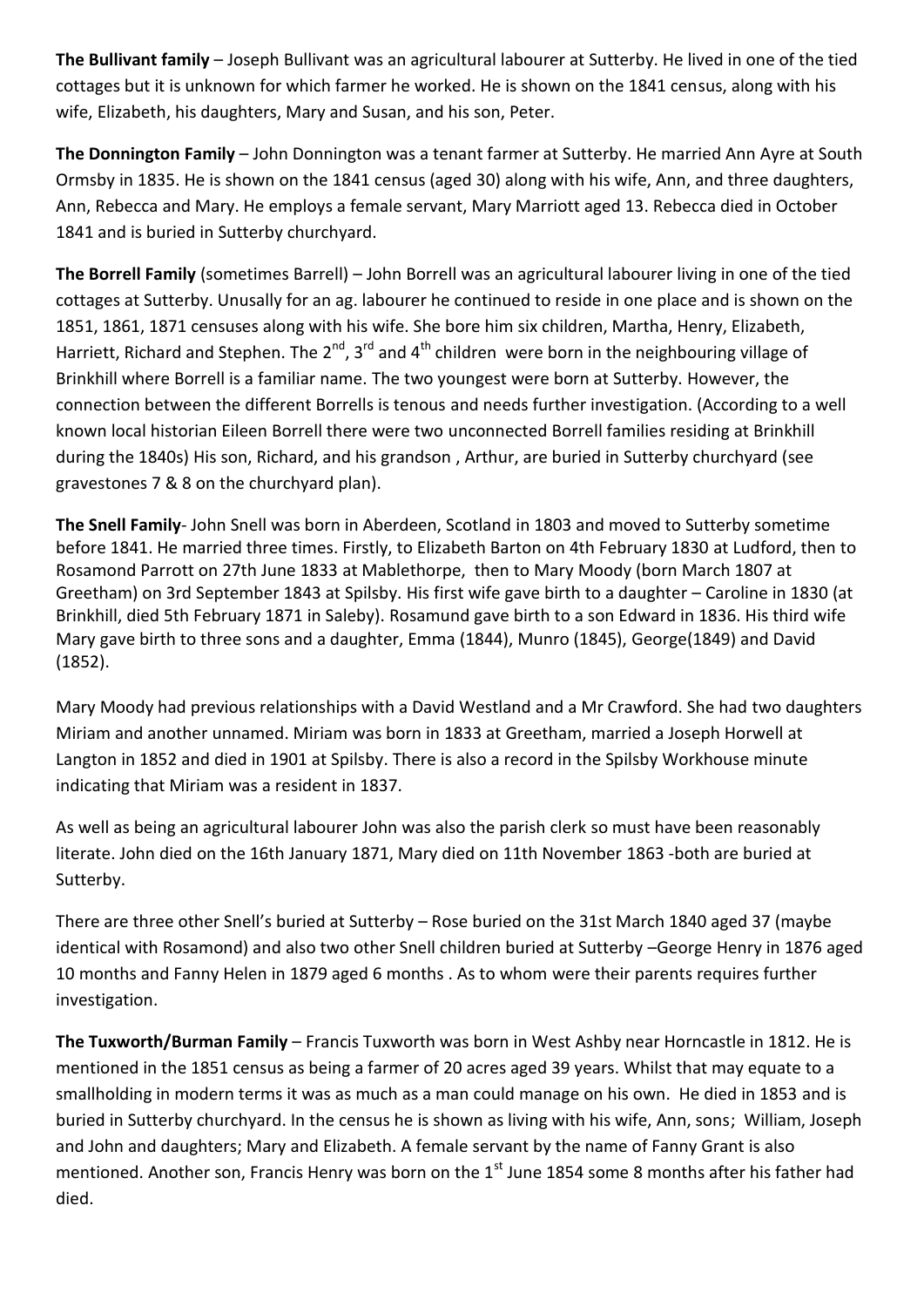It appears that Ann Tuxworth with six children to look after then married Isacc Burman, a farmer from the neighbouring village of Aswardby. He is shown on the 1861 census as a cottager of 4 acres living with his wife Ann. Also mentioned is Elizabeth Tuxworth aged 15, a female servant, and John Tuxworth aged 12, an agricultural labourer, and Francis Henry Tuxworth aged 7, a scholar. All three children are described as "daughter or son in law" but this appears to be a transcription error by the enumerator as they were obviously the step children of Issac Burman.

**The Crawford Family** –William Crawford was an agricultural labourer living in one of the tied cottages at Sutterby in the 1861 census. He was born at Halton Holegate in 1837. He is living with his wife, Thirsa, and two young children Thomas and Emma. A further daughter Hannah was born in 1863.

**The Thorn Family** – Thomas Thorn was born in Langton by Spilsby in 1835. He, aged 26 and his wife, 21, were living in Langton by Spilsby in 1861 but by 1871 had moved to the neighbouring parish of Sutterby. In 1871 he had four young children living with him together with 4 agricultural labourers and one domestic servant. Three of his children who were all aged under 6 years were born in Ludford whilst his youngest son, George aged 6 months, was born in Sutterby. This indicates that he had only recently moved to Sutterby and probably moved there the previous Lady Day in 1870 when agricultural labourers were contracted for employment.

There is a significant change in the 1871 census as by then no farmer was shown as living in Sutterby indicating that all the previous farms had been consolidated into one "estate" farm. This is the first time the census records show that agricultural labourers were lodging with other agricultural labourers rather than living with the farmers to whom they were contracted. This may also indicate that some of the farmhouses were now tied houses and now belonged to an "estate" rather than individual farms as indicated on the previous censuses.

**The Taylor family** – Elijah Taylor was born in 1846 in Rigsby. He was aged 25 and an agricultural labourer living in Sutterby at the time of the 1871 census. There are seven residences shown at Sutterby. He is shown together with his wife Alice and a four year old boarder Sarah Jarvis.

**The Lowe Family** – Richard Lowe was born in Brinkhill, the neighbouring village to Sutterby in 1842. In the 1871 census he is shown as being an agricultural labourer. He is aged 29 and is living with his wife, Mary, aged 22.

**The Dawson Family** – the name Dawson has a long association with Sutterby with inventories and wills dating back to 1540 showing that various Dawsons' had resided in this village. It is unknown whether William Dawson shown in the 1871 census had any connection with others bearing his name. William Dawson was born in Wainfleet in 1828 and is shown as being an agricultural labourer. He is shown as aged 42, living with his wife, Rebecca and four young sons; John, George, Willie and Albert who were all born at the neighbouring village of Brinkhill. In the 1851 census he is shown as living at Brinkhill and it is likely that by 1871 had only recently became a resident of Sutterby.

**The Crooks family** – In the 1871 census William Crooks was shown as the father of a three day old daughter who had yet to be named. He was an agricultural labourer living with his wife, Mary aged 22 years. He was born in Skellingthorpe, near Lincoln in 1841 and is shown living at that village in both the 1841 and 1851 censuses.

The **Fletcher family** – John Fletcher was born in the neighbouring village of Dalby in 1833. He is shown aged 38 in the 1871 census. He is employed as an agricultural labourer. Together with his wife Emma, aged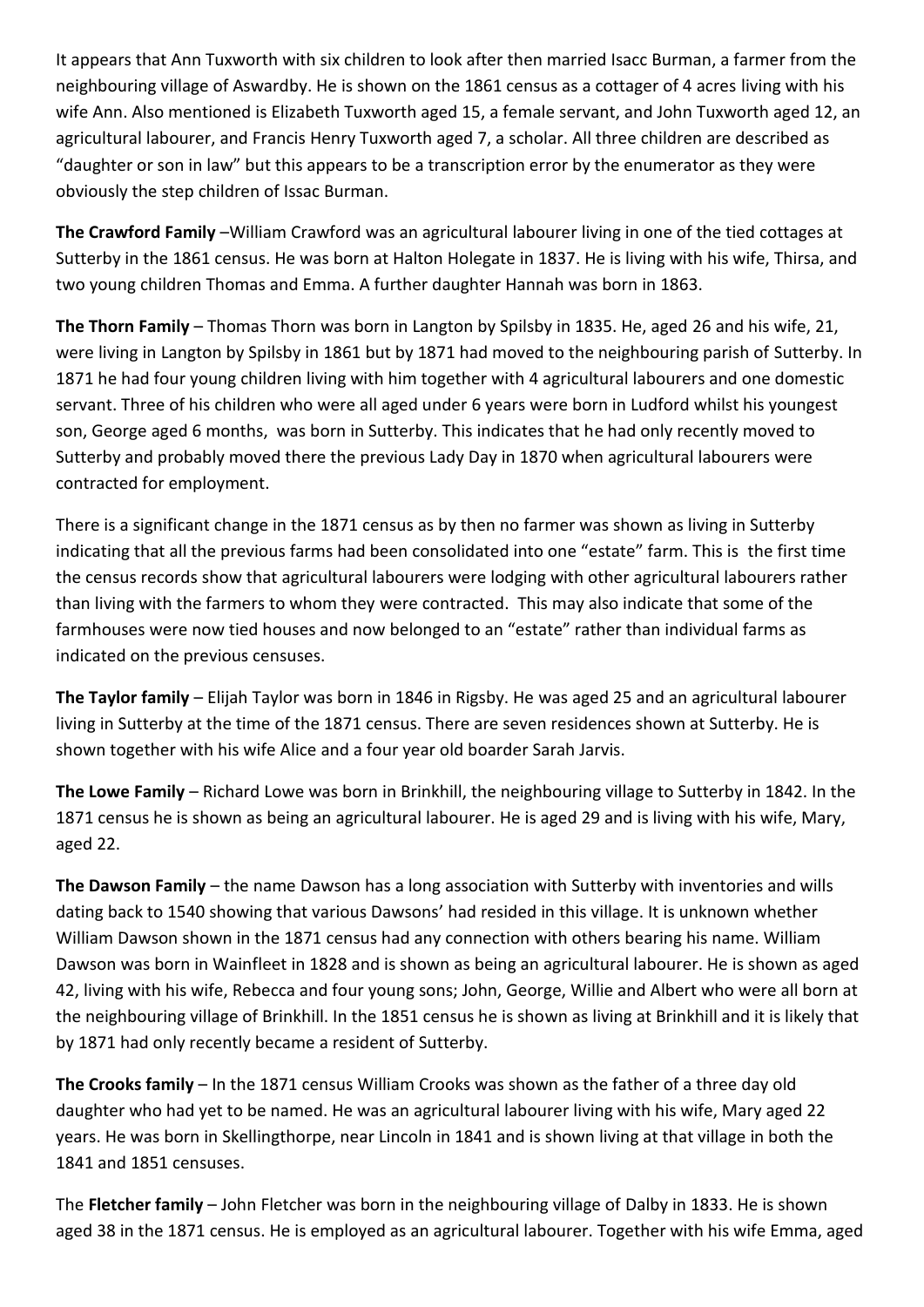30 and six young children he recently has moved from Langton by Spilsby, a neighbouring parish to Sutterby.

**The Watson Family** – George Watson was born in Toynton St Peter in 1843. He is mentioned in the 1871 census as being an agricultural labourer, aged 30, living at Sutterby. Bizarrely, he is also shown as living in Toynton All Saints with his wife and four children – Thomas, William, Rachel and George. It was likely that he had only recently been appointed as an agricultural labourer and this may have accounted for the duplication of his details.

However by 1881 he had been promoted to Farm Baliff, and had five children – Rachel, George, Mary Ann, Charles and Harriett. Both Mary Ann and Charles are buried at Sutterby (local gravestones 5 & 6 refer). In 1881 there are three farm servants also living with the family. These are William Brooks, Joseph Wilkinson and William Evison.

In 1891 his occupation is now shown as Farm Foreman. Again, there are three farm servants shown on the census but this time they were named as John Mawer, Henry Howsam and George Allison. By 1901 the Watson family had moved to Lusby.

**The Sellars family** – George Sellars is shown as the head of the family in the 1891 census. He is an agricultural labourer aged 36, born in Huttoft in 1855. He resides with his wife Elizabeth and four young daughters. The daughters are all born in different villages indicating that George Sellars moved around between places.

George continues to live in Sutterby and is, once again, shown on the 1901 census but this time only with his wife, Elizabeth, and youngest daughter Ada, aged 15. Ivy Alexander Sellars aged 14 months is recorded as being buried at Sutterby in 1905 but whose daughter she was requires further investigation.

**The Young Family** – William Young aged 31 is shown as head of the family in the 1891 census. He is an agricultural labourer, born 1860 in Frieston, Lincolnshire. His wife, Ann is the same age and also from Frieston. It appears that he has lived in Sutterby for at least six years as his second son Joseph was born in Sutterby in 1885.

The **Bark Family** – Charles Bark, a Shepherd, is shown on the 1891 census as being head of the family. He is aged 48, originally from Tetford and married to his wife, Emma aged 42. They have 3 sons and a daughter – George, Harry. Willie and Susan. His parents-in-law James and Emma Hobson also reside with the family. Whilst other records such as the earlier inventories, mention a large number of sheep this is the first census that mentions " a shepherd" as a singular occupation.

**The Hydes Family** – George Hydes was born in Addlethorpe, near Skegness in 1860. His details are recorded on the 1891 census as being an agricultural labourer aged 31. He is living with his wife, Maria, and daughter, Annie. The census also records a dressmaker, Selina Dixon, and two children visitors, Edith and Selina Bonner, as residing there on the night of the  $5<sup>th</sup>$  April 1891.

**The Brooks family** – John William Brooks, an agricultural labourer, aged 30 is recorded as being the head of the family. He was originally from Theddlethorpe, near Alford. He resides with his wife, Rose and four year old son George.

**The Chambers Family** – Bradley Chambers was born in Nettleham, near Lincoln in 1857. His details are recorded in the 1901 census as being the head of the family and his occupation shown as Farm Baliff. He married his wife Minnie in 1880 in Louth. In 1901 he resides with his wife Minnie aged 39, and his eight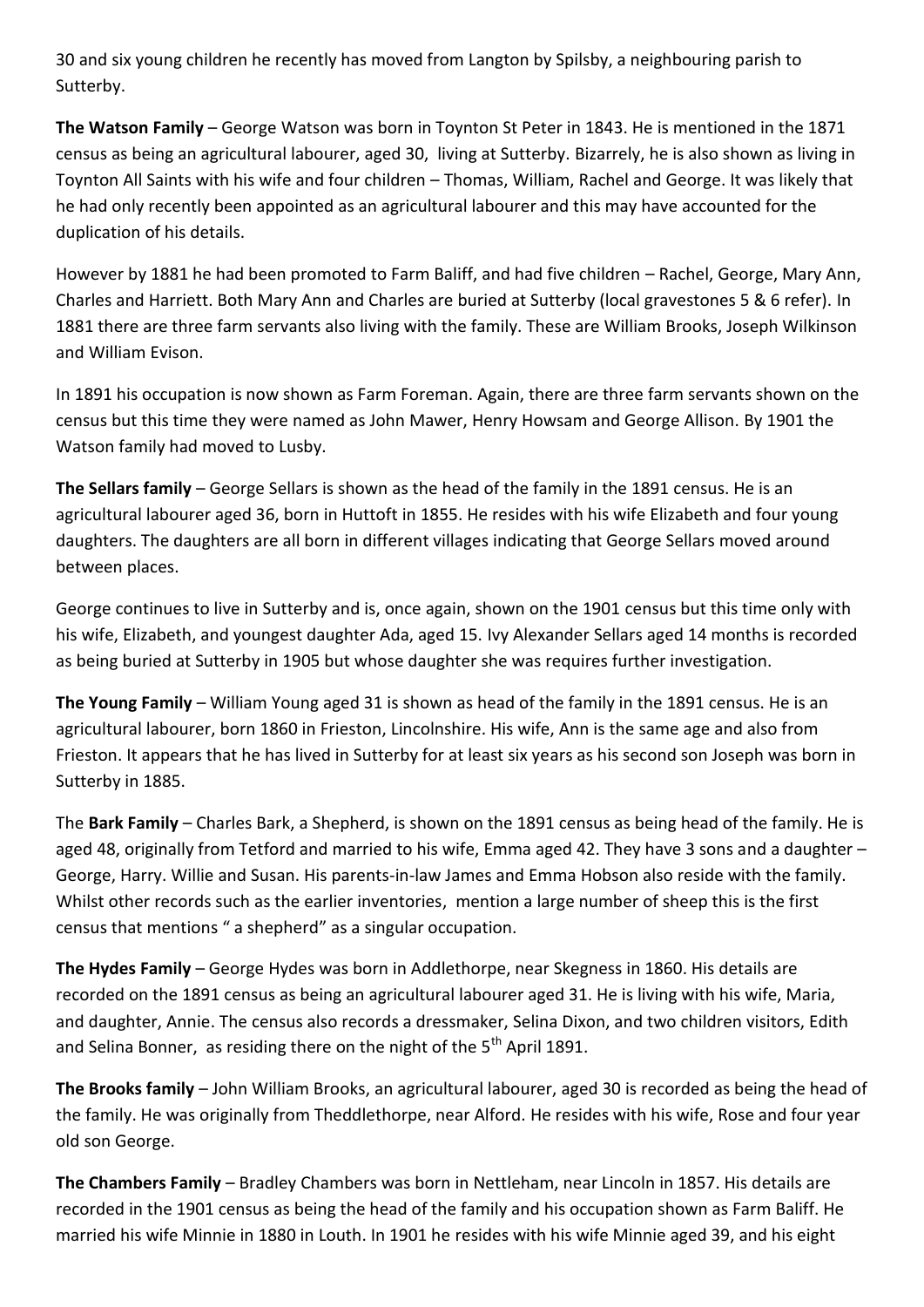year old son, Herbert. Also shown is his father-in-law William Enderby, widower, aged 81 who is still shown as an agricultural labourer! William Enderby died in 1910 aged 91 and is buried in Sutterby churchyard. Three other people are also shown as residing in the house – a 14 year old servant girl, Nellie Holmes and two waggoners, Fred Michael and William Downs.

In the 1911 census the Bradley family continue to reside at Sutterby although his wife has now changed her name to Betsy Minnie. Bradley is now the Farm Manager. Once again there is a young servant girl, Annie Chalice, and three farm labourers; Harry Chambers, Robert Naggs and Fred Grant shown as also residing in the household. They live in a 10 room farmhouse at Sutterby – the largest one in the village.

The **Bellamy Family**- Henry Bellamy was 55 years old in 1901. He was born in Hareby, near Spilsby in 1846. Employed as a shepherd, Henry, was married to Emerline and lived with his eight year old granddaughter also named Emerline. Previously he had lived in Toynton St Peter and Old Leake.

**The Sellars Family** – George W. Sellars is recorded on the 1901 census as an agricultural labourer living with his wife, Elizabeth, and daughter Ada. George was born in Huttoft , near Alford in 1855.

**The Grebby Family** – Joseph Amos Grebby was born in Claythorpe, near Alford in 1879 so was just 22 years old and employed as an agricultural labourer as recorded on the 1901 census. He lived in one of the Sutterby cottages with his wife Sarah Ellen and baby daughter. He married Sarah Ellen Sellers at Spilsby in 1900. There must be a link here to the Sellars family above but it has yet to be found. He fought in the First World War as a soldier in the King's Own Yorkshire Light Infantry and was discharged in 1919 aged 41. He died at Cleethorpes in 1944 aged 65 years.

**The Hotchin family** – Sarah Hotchin is shown as a widow and head of the family in the 1901 census. She is shown as aged 62 and born in Horncastle. She and her son, Thomas aged 25, are both shown as agricultural labourers.

**The Clark family** – Charles H. Clark is a cattleman, aged 43 on the 1901 census. He is married to his wife, Annie, 18 years his junior, aged 25. The difference in ages warrants further investigation as Charles Clark may have been previously married. They have a young daughter, Alice who was born at Tetford in 1899.

**The Hewson Family** –William Robert Hewson, aged 29, is an agricultural labourer and shown as Head of the family in the 1911 census. He was born in Aby in 1881. He lives in a five room house together with his wife, Betsy Anne, aged 27, whom he married nine years previously. He has three sons and a daughter – Charles William; George Norman, Harry(aged 4) and Lilly 9 (aged 2) – the latter two having been born at Sutterby indicating that he had lived in the village for at least four years. A visitor, Alice Maud Marshall, was staying at the house on the census night of  $2^{nd}$  April 1911.

**The Peacock Family** – On the 1911 census there are two members of the Peacock family living in Sutterby. They are William Peacock, a widower, aged 52, shown as Head of the Family and his 17 year old daughter Bertha. They live in a five roomed house. William is shown as being born in Mavis Enderby in 1858 and Bertha born in Candlesby in 1894. However, there is a gravestone in Sutterby churchyard to Elizabeth Peacock who died in 1908 (local gravestone records 10 refers). Elizabeth was William's wife.

The **Kitchen family** – John Kitchen aged 58 is the Head of the Family on the 1911 census. He was born in Hagnaby Lock in 1853 and is now employed as Agricultural labourer. He has been married for 24 years to Olive, now aged 56 years. They live in a five roomed house at Sutterby. Whether this Kitchen family has any connection with the Evison/Kitchen family recorded on the 1841 census has yet to be investigated.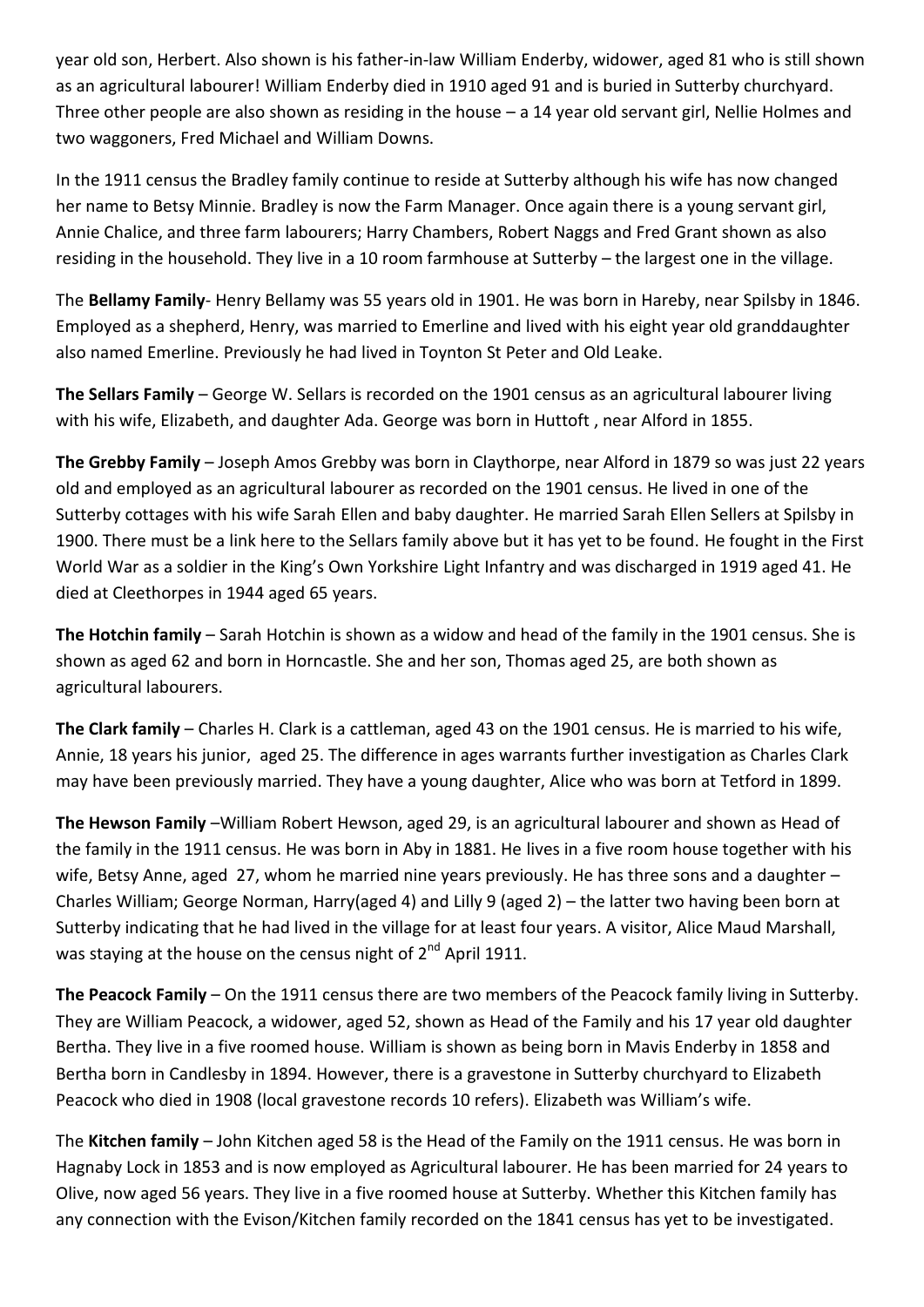**The Haw family** – on the 1911 census Thomas Haw is shown as the head of the family. He is aged 41 years old, born in Hagworthingham 1870, now employed as an agricultural labourer living in a four roomed house. He has been married for 17 years to Isabella, now aged 33 years. They were the parents of three children, one deceased – Leonard, aged 9 months who was buried at Sutterby in 1908. Their 17 year son William and their 7 year old daughter Bertha Rachel still reside at home. It is likely that the Haw family have been living in Sutterby for at least seven years as Bertha Rachel was born in the village. They live in a four roomed house in Sutterby.

**The Wilson Family** – William Wilson is shown as the 60 year old head of the Family on the 1911 census. He is employed as a shepherd. He was born in Lincolnshire in 1851 and now married for 16 years. He lives in the smallest dwelling house of six dwellings in Sutterby – a three roomed house. It must have been a very crowded living environment as William, his wife, Susannah Maria, and three children, George William; Annie Maria and Robert Henry, a boarder named John William Hickson and another farm labourer, Arthur Turner all lived in this tiny property. William and Susannah are shown as being the parents of 6 children – three now deceased, one of whom Caroline Wilson is buried at Sutterby.

|     |                                                       |                                                                 |                | Registration District SpilSby                                                                                                                                                 |                   |                                   | Application Number 4             |
|-----|-------------------------------------------------------|-----------------------------------------------------------------|----------------|-------------------------------------------------------------------------------------------------------------------------------------------------------------------------------|-------------------|-----------------------------------|----------------------------------|
|     | in the DISTrict                                       | Marriage solemnized at The Register Office<br>of <i>Spilsbu</i> |                |                                                                                                                                                                               |                   | in the County of Lincoln          |                                  |
| Nis | (1)<br>When married                                   | Note and Semissi                                                | 13h<br>Air     | 141<br>Condetion                                                                                                                                                              | Rasker profession | Residence at the twee of matrices | Eather's evening and versus      |
|     | Third<br>ember<br>Married in the <i>[Ceg1SPer</i> ]   | Snell<br>hhn<br>Moody<br>Man<br>Office                          | 40<br>34       | Widower<br>Spinster                                                                                                                                                           | abourer           | Sutterby<br>Inclusord             | William<br>snel<br>reago<br>Mood |
|     | This marriage<br>was solemnized.<br>wm<br>bein cenus. | Senn Snel<br>igne Moody                                         | conting to the | nWard<br>in the<br><b>Ell Gilmin</b><br>presence<br>CERTIFIED to be a true copy of an entry in the certified copy of a Register of Marriages in the District above mentioned. | ruster            | Cochan                            |                                  |

MB 411628

The seminate is made a personne of somes 62 of the Marriage Art 1989. Subsection 3 of that serious provides that any excitibal argu of an every purposing i<br>roled or manpel with the selection of the season Cities on the ori